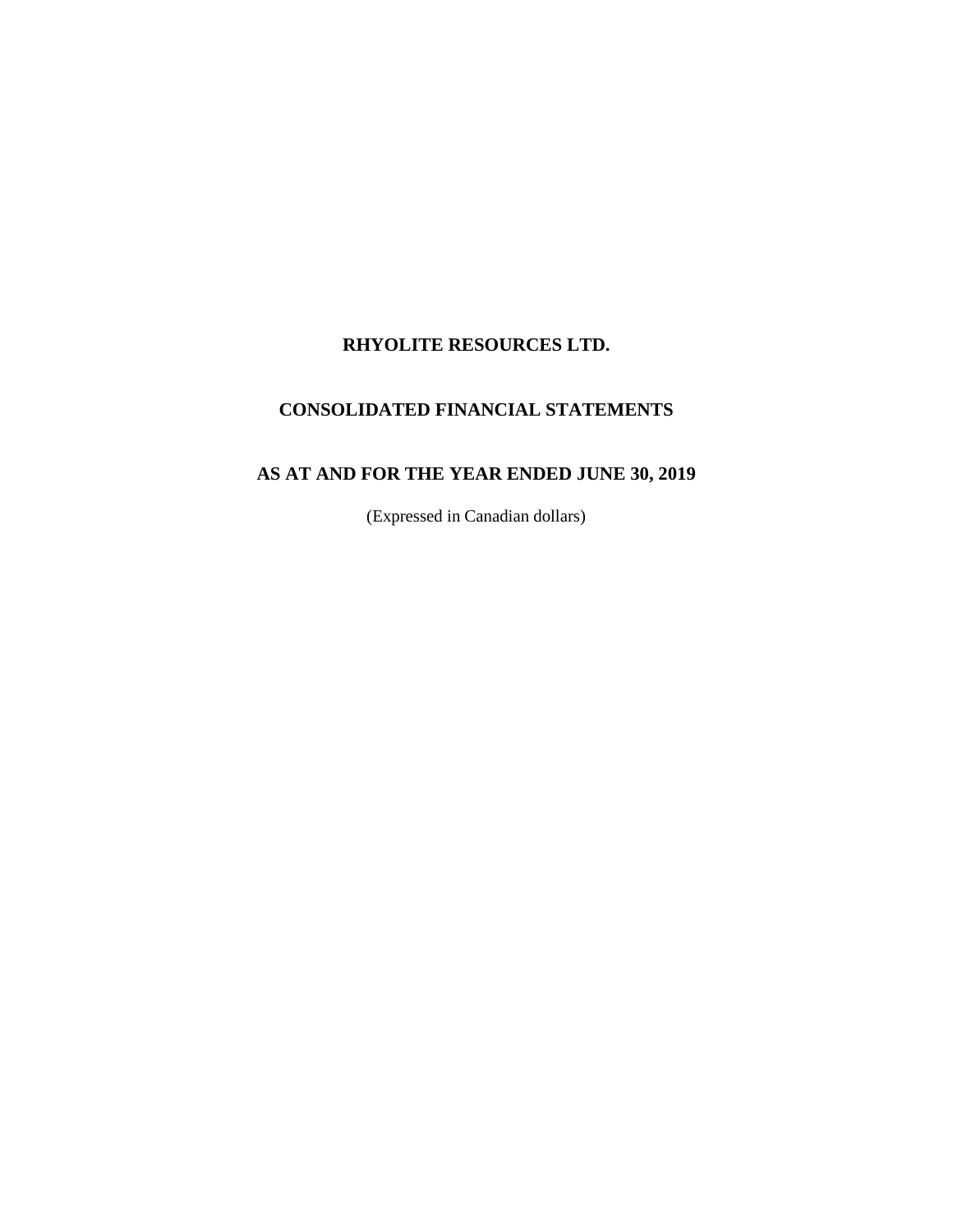# $D_{\text{AVIDSON}} \ \& \ \text{COMPANY LLP} \xrightarrow{\text{Charactered Professional Accountants}}$

# **INDEPENDENT AUDITOR'S REPORT**

To the Shareholders of Rhyolite Resources Ltd.

#### *Opinion*

We have audited the accompanying consolidated financial statements of Rhyolite Resources Ltd. (the "Company"), which comprise the consolidated statements of financial position as at June 30, 2019 and 2018, and the consolidated statements of comprehensive loss, changes in shareholders' equity, and cash flows for the years then ended, and notes to the consolidated financial statements, including a summary of significant accounting policies.

In our opinion, these consolidated financial statements present fairly, in all material respects, the financial position of the Company as at June 30, 2019 and 2018, and its financial performance and its cash flows for the years then ended in accordance with International Financial Reporting Standards ("IFRS").

#### *Basis for Opinion*

We conducted our audits in accordance with Canadian generally accepted auditing standards. Our responsibilities under those standards are further described in the Auditor's Responsibilities for the Audit of the Consolidated Financial Statements section of our report. We are independent of the Company in accordance with the ethical requirements that are relevant to our audit of the consolidated financial statements in Canada, and we have fulfilled our other ethical responsibilities in accordance with these requirements. We believe that the audit evidence we have obtained in our audits is sufficient and appropriate to provide a basis for our opinion.

#### *Other Information*

Management is responsible for the other information. The other information obtained at the date of this auditor's report includes Management's Discussion and Analysis.

Our opinion on the consolidated financial statements does not cover the other information and we do not express any form of assurance conclusion thereon.

In connection with our audit of the consolidated financial statements, our responsibility is to read the other information and, in doing so, consider whether the other information is materially inconsistent with the consolidated financial statements or our knowledge obtained in the audit, or otherwise appears to be materially misstated.

We obtained Management's Discussion and Analysis prior to the date of this auditor's report. If, based on the work we have performed, we conclude that there is a material misstatement of this other information, we are required to report that fact. We have nothing to report in this regard.

#### *Responsibilities of Management and Those Charged with Governance for the Consolidated Financial Statements*

Management is responsible for the preparation and fair presentation of the consolidated financial statements in accordance with IFRS, and for such internal control as management determines is necessary to enable the preparation of consolidated financial statements that are free from material misstatement, whether due to fraud or error.

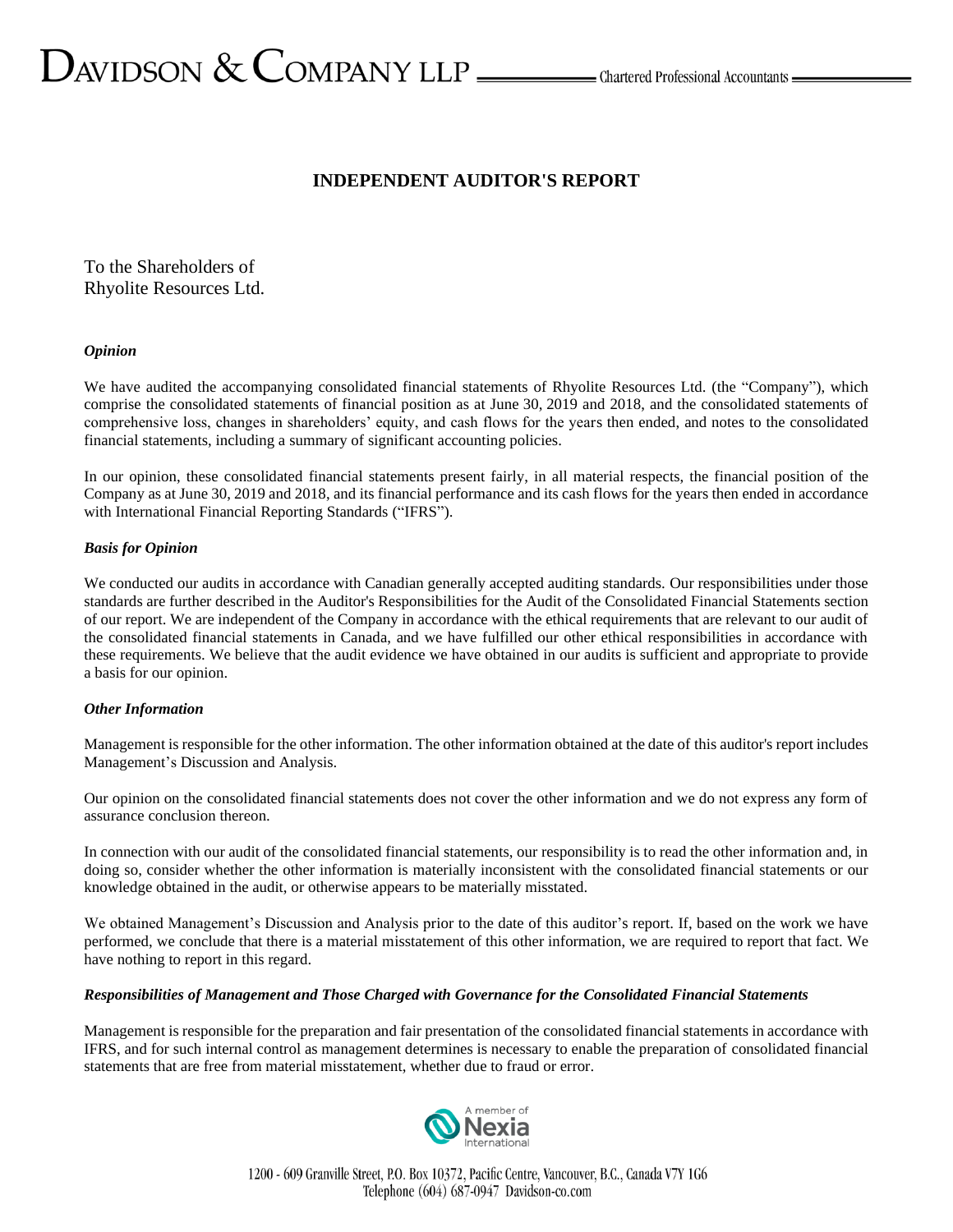In preparing the consolidated financial statements, management is responsible for assessing the Company's ability to continue as a going concern, disclosing, as applicable, matters related to going concern and using the going concern basis of accounting unless management either intends to liquidate the Company or to cease operations, or has no realistic alternative but to do so.

Those charged with governance are responsible for overseeing the Company's financial reporting process.

#### *Auditor's Responsibilities for the Audit of the Consolidated Financial Statements*

Our objectives are to obtain reasonable assurance about whether the consolidated financial statements as a whole are free from material misstatement, whether due to fraud or error, and to issue an auditor's report that includes our opinion. Reasonable assurance is a high level of assurance, but is not a guarantee that an audit conducted in accordance with Canadian generally accepted auditing standards will always detect a material misstatement when it exists. Misstatements can arise from fraud or error and are considered material if, individually or in the aggregate, they could reasonably be expected to influence the economic decisions of users taken on the basis of these consolidated financial statements.

As part of an audit in accordance with Canadian generally accepted auditing standards, we exercise professional judgment and maintain professional skepticism throughout the audit. We also:

- Identify and assess the risks of material misstatement of the consolidated financial statements, whether due to fraud or error, design and perform audit procedures responsive to those risks, and obtain audit evidence that is sufficient and appropriate to provide a basis for our opinion. The risk of not detecting a material misstatement resulting from fraud is higher than for one resulting from error, as fraud may involve collusion, forgery, intentional omissions, misrepresentations, or the override of internal control.
- Obtain an understanding of internal control relevant to the audit in order to design audit procedures that are appropriate in the circumstances, but not for the purpose of expressing an opinion on the effectiveness of the Company's internal control.
- Evaluate the appropriateness of accounting policies used and the reasonableness of accounting estimates and related disclosures made by management.
- Conclude on the appropriateness of management's use of the going concern basis of accounting and, based on the audit evidence obtained, whether a material uncertainty exists related to events or conditions that may cast significant doubt on the Company's ability to continue as a going concern. If we conclude that a material uncertainty exists, we are required to draw attention in our auditor's report to the related disclosures in the consolidated financial statements or, if such disclosures are inadequate, to modify our opinion. Our conclusions are based on the audit evidence obtained up to the date of our auditor's report. However, future events or conditions may cause the Company to cease to continue as a going concern.
- Evaluate the overall presentation, structure and content of the consolidated financial statements, including the disclosures, and whether the consolidated financial statements represent the underlying transactions and events in a manner that achieves fair presentation.
- Obtain sufficient appropriate audit evidence regarding the financial information of the entities or business activities within the Company to express an opinion on the consolidated financial statements. We are responsible for the direction, supervision and performance of the group audit. We remain solely responsible for our audit opinion.

We communicate with those charged with governance regarding, among other matters, the planned scope and timing of the audit and significant audit findings, including any significant deficiencies in internal control that we identify during our audit.

We also provide those charged with governance with a statement that we have complied with relevant ethical requirements regarding independence, and to communicate with them all relationships and other matters that may reasonably be thought to bear on our independence, and where applicable, related safeguards.

The engagement partner on the audit resulting in this independent auditor's report is Glenn Parchomchuk.

# **"DAVIDSON & COMPANY LLP"**

Vancouver, Canada Chartered Professional Accountants

October 2, 2019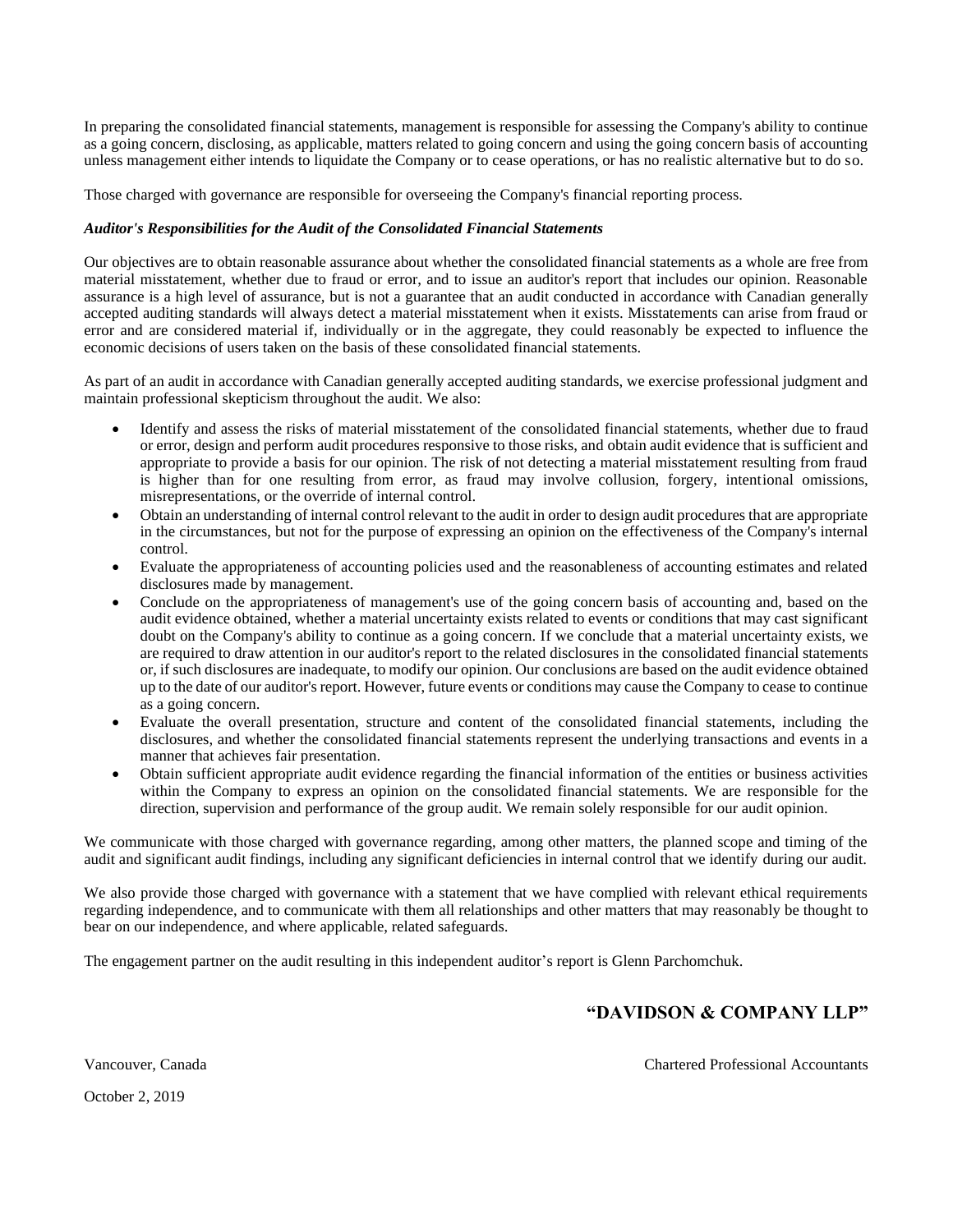# CONSOLIDATED STATEMENTS OF FINANCIAL POSITION

(Expressed in Canadian dollars)

|                                                          | <b>June 30,</b> | June 30,     |
|----------------------------------------------------------|-----------------|--------------|
|                                                          | 2019            | 2018         |
| <b>Assets</b>                                            |                 |              |
|                                                          |                 |              |
| <b>Current assets</b>                                    |                 |              |
| Cash                                                     | \$2,641,085     | \$1,451,233  |
| Amounts receivable (Note 5)                              | 967             | 748          |
| <b>Total current assets</b>                              | 2,642,052       | 1,451,981    |
| <b>Mineral properties</b> (Note 4)                       | 44,615          | 44,615       |
| <b>Total Assets</b>                                      | \$2,686,667     | \$1,496,596  |
|                                                          |                 |              |
| Liabilities and shareholders' equity                     |                 |              |
| <b>Current liabilities</b>                               |                 |              |
| Accounts payable and accrued liabilities (Notes 6 and 8) | \$<br>19,780    | 16,488<br>S. |
| <b>Total liabilities</b>                                 | 19,780          | 16,488       |
| <b>Shareholders' equity</b>                              |                 |              |
| Share capital (Notes 7 and 8)                            | 6,244,992       | 4,850,804    |
| Equity reserves (Note 7)                                 | 122,683         | 245,446      |
| Deficit                                                  | (3,700,788)     | (3,616,142)  |
| Total shareholders' equity                               | 2,666,887       | 1,480,108    |
| Total liabilities and shareholders' equity               | \$2,686,667     | \$1,496,596  |
| <b>Basis of presentation</b> (Note 2)                    |                 |              |
|                                                          |                 |              |
| On behalf of the Board of Directors:                     |                 |              |
|                                                          |                 |              |
|                                                          |                 |              |

*Signed: "Michael Basha"* Director *Signed: "Richard Graham"* Director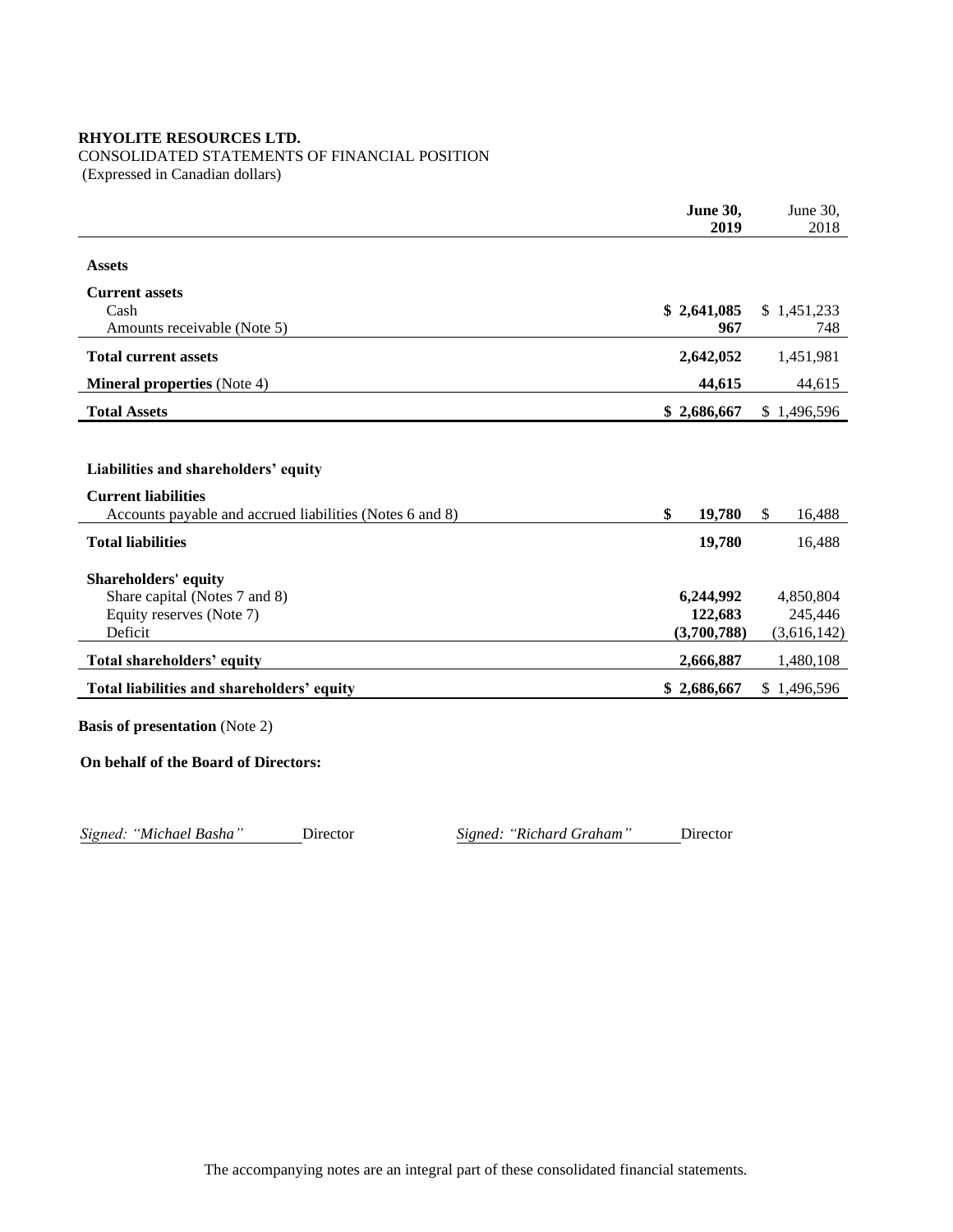CONSOLIDATED STATEMENTS OF CHANGES IN SHAREHOLDERS' EQUITY (Expressed in Canadian dollars)

|                                              |                            | <b>Share Capital</b> |                                  |                   |                   |
|----------------------------------------------|----------------------------|----------------------|----------------------------------|-------------------|-------------------|
|                                              | Number of<br><b>Shares</b> | Amount               | <b>Equity</b><br><b>Reserves</b> | <b>Deficit</b>    | <b>Total</b>      |
| Balance, June 30, 2017                       | 43.491.450                 | \$4,865,497          | \$<br>249.781                    | \$ (3,539,972)    | \$1,575,306       |
| Exercise of warrants<br>Share issuance costs | 46,250                     | 11,273<br>(25,966)   | (4,335)                          |                   | 6,938<br>(25,966) |
| Loss for the year                            |                            |                      |                                  | (76,170)          | (76, 170)         |
| Balance, June 30, 2018                       | 43,537,700                 | 4,850,804            | 245,446                          | (3,616,142)       | 1,480,108         |
| Exercise of warrants                         | 8,509,500                  | 1,399,188            | (122,763)                        |                   | 1.276.425         |
| Share issuance costs                         |                            | (5,000)              |                                  |                   | (5,000)           |
| Loss for the year                            |                            |                      |                                  | (84, 646)         | (84, 646)         |
| <b>Balance, June 30, 2019</b>                | 52,047,200                 | \$6,244,992          | \$<br>122,683                    | (3,700,788)<br>S. | \$2,666,887       |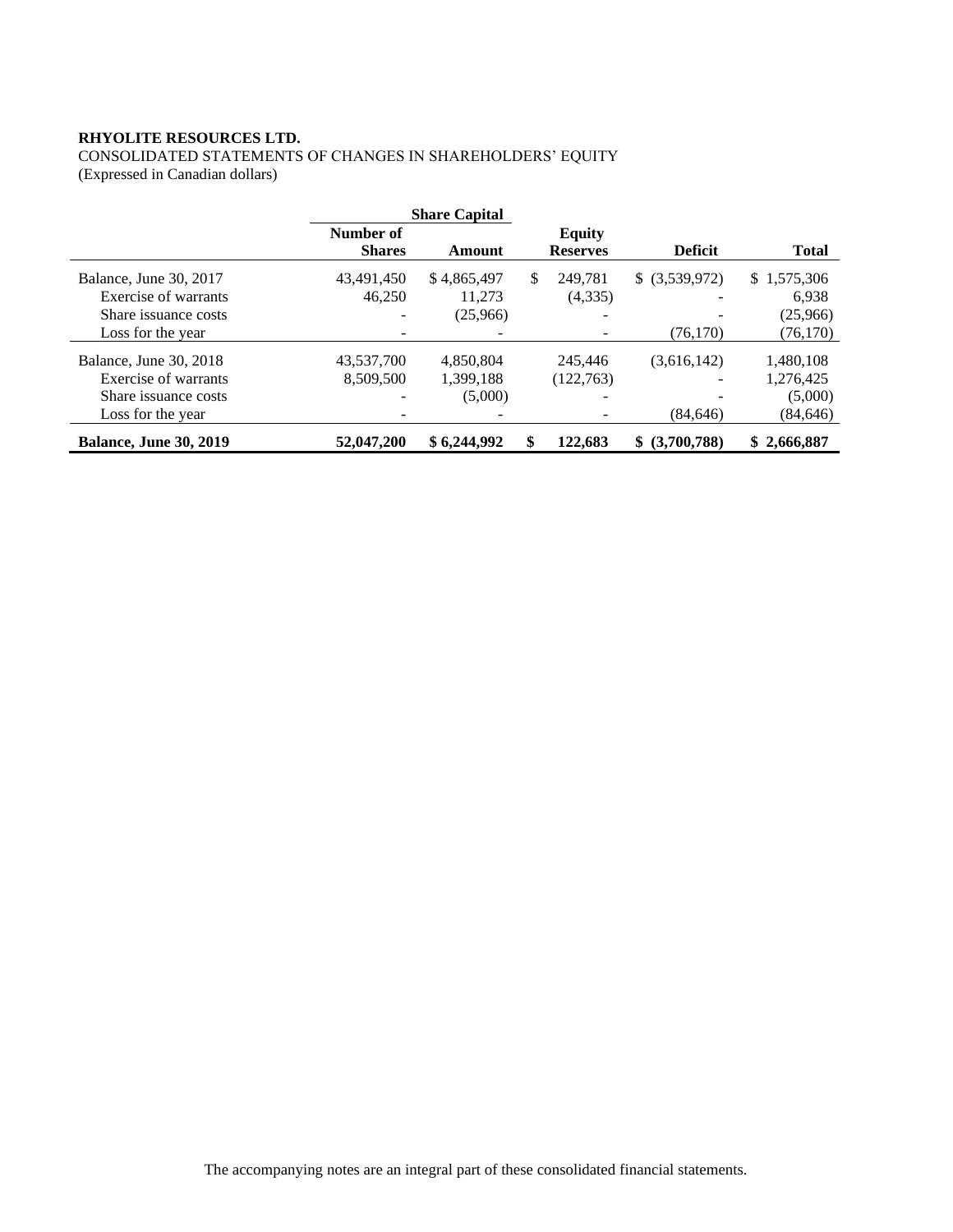# CONSOLIDATED STATEMENTS OF COMPREHENSIVE LOSS

(Expressed in Canadian dollars)

|                                                     | <b>Year Ended</b> |           | <b>Year Ended</b> |           |
|-----------------------------------------------------|-------------------|-----------|-------------------|-----------|
|                                                     | <b>June 30,</b>   |           | June $30$ ,       |           |
|                                                     |                   | 2019      |                   | 2018      |
| <b>Exploration and evaluation expenses</b> (Note 4) | \$                | 30,500    | \$                | 11,464    |
| General and administrative expenses                 |                   |           |                   |           |
| Office administration and facilities (Note 8)       |                   | 48,000    |                   | 48,000    |
| Accounting and legal services                       |                   | 14,873    |                   | 14,169    |
| Transfer agent, listing and filing fees             |                   | 14,845    |                   | 15,286    |
| Office supplies and services                        |                   | 4,296     |                   | 1,326     |
| Shareholder information                             |                   | 1,322     |                   | 1,426     |
| Foreign exchange loss                               |                   | 371       |                   | 352       |
| Interest income                                     |                   | (29, 561) |                   | (15, 853) |
| Total general and administrative expenses           |                   | 54.146    |                   | 64,706    |
| Loss and comprehensive loss for the year            | \$                | (84, 646) | S                 | (76,170)  |
| Basic and diluted loss per common share (Note 7)    | \$                | (0.00)    | S                 | (0.00)    |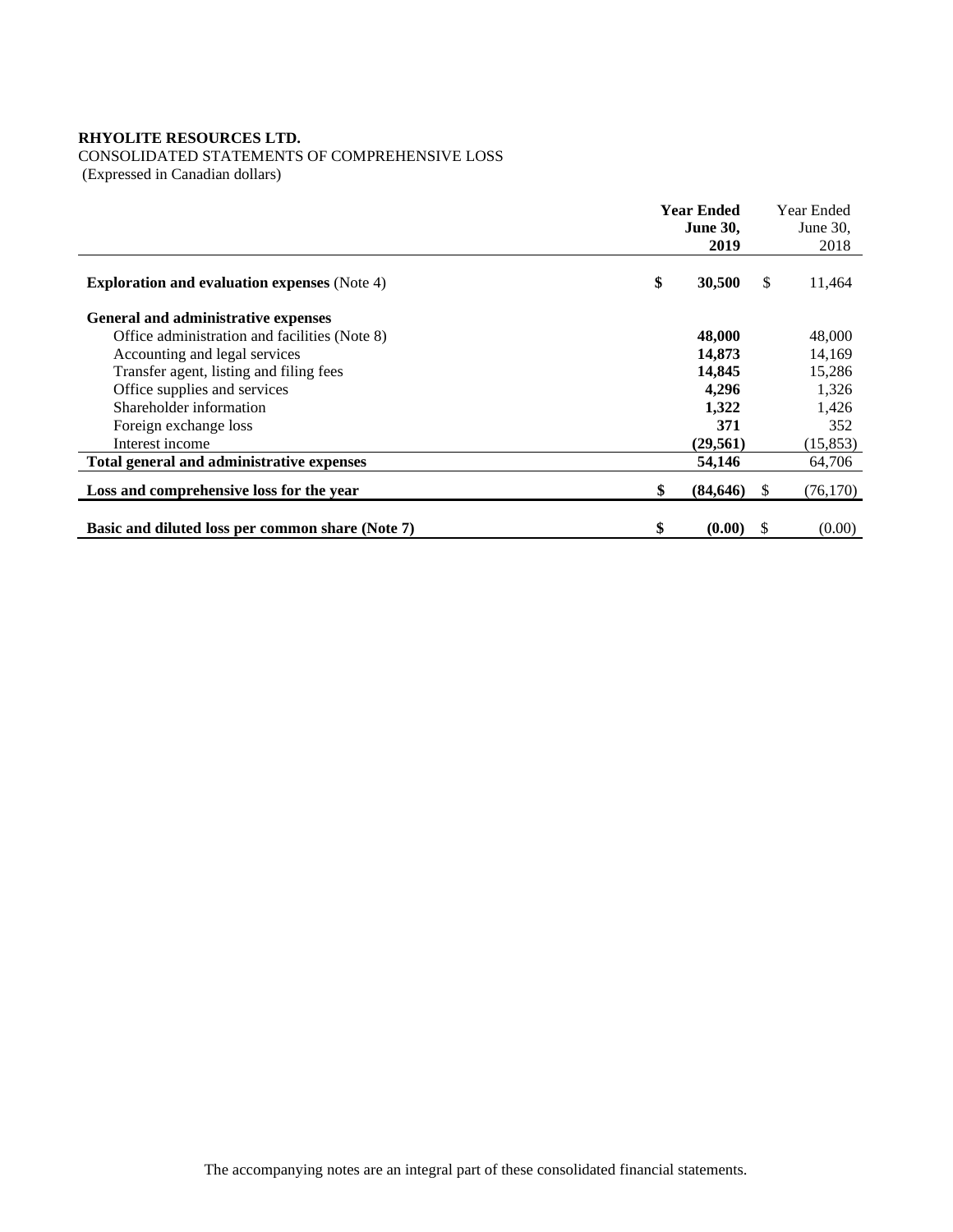# CONSOLIDATED STATEMENTS OF CASH FLOWS

(Expressed in Canadian dollars)

|                                                                                                                 | <b>Year Ended</b><br><b>June 30,</b><br>2019 | <b>Year Ended</b><br>June 30,<br>2018 |
|-----------------------------------------------------------------------------------------------------------------|----------------------------------------------|---------------------------------------|
| <b>Cash flows from operating activities</b>                                                                     |                                              |                                       |
| Loss for the year                                                                                               | \$<br>(84, 646)                              | \$<br>(76,170)                        |
| Non-operating item:<br>Interest income                                                                          | (29, 561)                                    | (15, 853)                             |
| Changes in non-cash working capital balances:<br>Amounts receivable<br>Accounts payable and accrued liabilities | (219)<br>3,292                               | 430<br>(216)                          |
| Net cash used in operating activities                                                                           | (111, 134)                                   | (91, 809)                             |
| <b>Cash flows from investing activities</b>                                                                     |                                              |                                       |
| Interest income                                                                                                 | 29,561                                       | 15,853                                |
| Net cash provided by investing activities                                                                       | 29,561                                       | 15,853                                |
| <b>Cash flows from financing activities</b>                                                                     |                                              |                                       |
| Proceeds from exercise of warrants                                                                              | 1,276,425                                    | 6,938                                 |
| Share issuance costs                                                                                            | (5,000)                                      | (25,966)                              |
| Net cash (used in) provided by financing activities                                                             | 1,271,425                                    | (19,028)                              |
| Change in cash for the year                                                                                     | 1,189,852                                    | (94, 984)                             |
| Cash, beginning of year                                                                                         | 1,451,233                                    | 1,546,217                             |
| Cash, end of year                                                                                               | 2,641,085<br>\$                              | 1,451,233<br>\$.                      |

Non-cash financing activities for the year ended June 30, 2019 included a \$122,763 (2018 - \$4,335) reclassification of the fair value of warrants exercised in the period.

There were no other non-cash investing or financing activities during the years ended June 30, 2019 and 2018.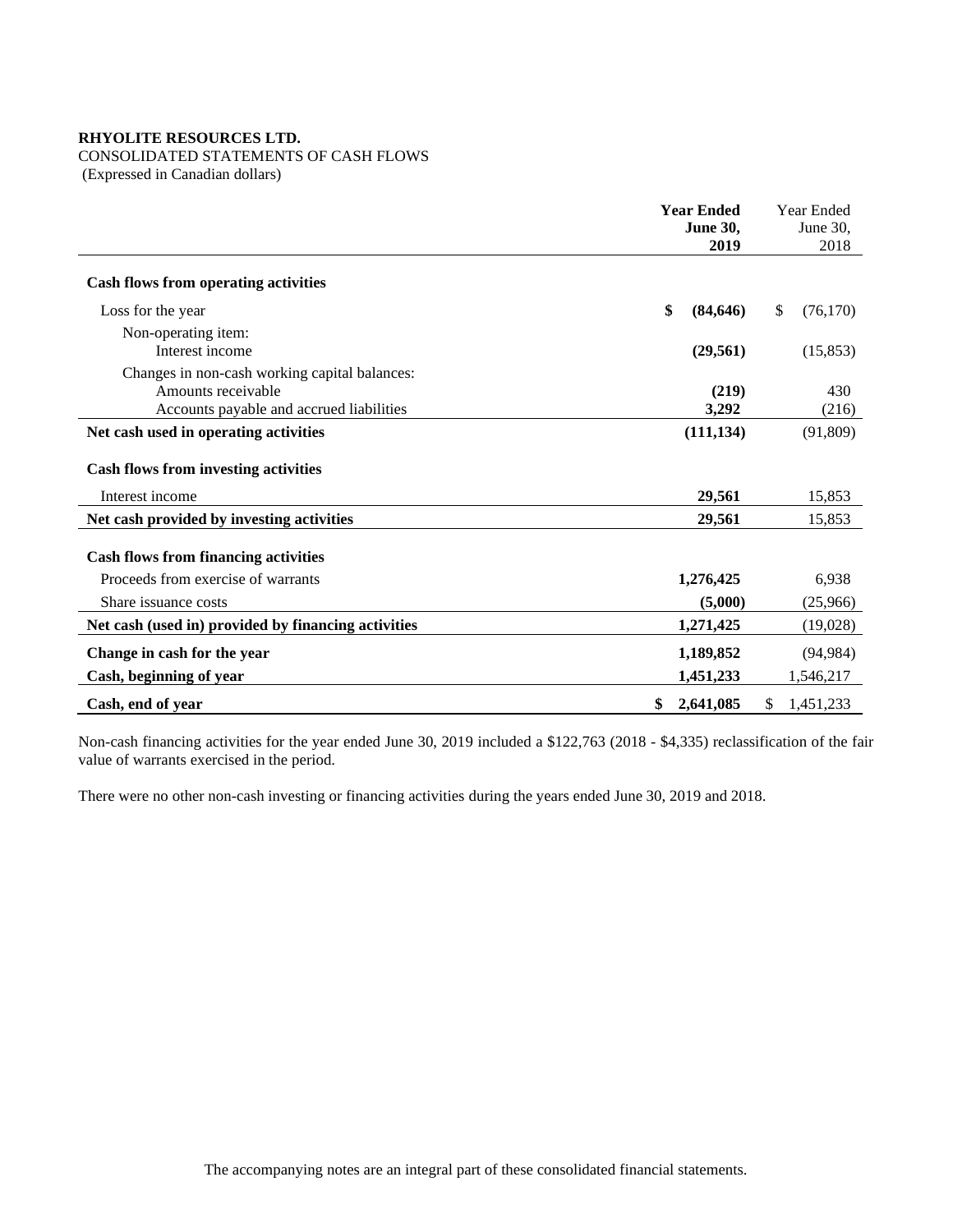#### **1. NATURE OF OPERATIONS**

Rhyolite Resources Ltd. (the "Company") was incorporated under the *Business Corporations Act* (Alberta) on April 6, 2006. Its principal business activities include the acquisition and exploration of mineral properties. The Company's registered office address is Suite 1900,  $520 - 3<sup>rd</sup>$  Avenue SW, Calgary, AB, and its principal place of business is Suite 1703, 595 Burrard Street, Vancouver, BC.

These consolidated financial statements were authorized by the Board of Directors on October 2, 2019.

## **2. BASIS OF PRESENTATION**

#### **a) Statement of Compliance**

These consolidated financial statements, including comparative periods, have been prepared in accordance with International Financial Reporting Standards ("IFRS"), as issued by the International Accounting Standards Board ("IASB"), and Interpretations of the International Financial Reporting Interpretations Committee ("IFRIC").

#### **b) Basis of Measurement**

These financial statements have been prepared on a historical cost basis except for financial instruments classified as fair value through profit or loss, which are stated at their fair value. In addition, these financial statements have been prepared using the accrual basis of accounting except for cash flow information.

These financial statements are presented in Canadian dollars, which is also the functional currency of the Company and its subsidiaries.

#### **c) Continuance of operations**

These consolidated financial statements have been prepared in accordance with IFRS on the assumption that the Company will realize its assets and discharge its liabilities in the normal course of business rather than through a process of forced liquidation. As such, these consolidated financial statements do not include adjustments to amounts and classifications of assets and liabilities that might be necessary should the Company be unable to continue operations. While management believes that the Company has sufficient working capital to meet its projected financial obligations in the short-term, which includes the next fiscal year, its ability to operate as a going concern in the longer-term requires it enter into profitable operations or to raise additional financing.

#### **3. SIGNIFICANT ACCOUNTING POLICIES**

#### **a) Basis of consolidation**

The consolidated financial statements include the financial statements of the parent company, Rhyolite Resources Ltd., and its subsidiaries listed below:

|                             |                 |             |             | Equity Interest   |
|-----------------------------|-----------------|-------------|-------------|-------------------|
|                             |                 |             | Year Ended  | <b>Year Ended</b> |
|                             |                 | Nature of   | June $30$ , | June $30$ ,       |
|                             | Jurisdiction    | Operations  | 2019        | 2018              |
| Paxson Resources (USA) Inc. | Alaska, USA     | Exploration | 100%        | 100%              |
|                             |                 | Holding     |             |                   |
| Paxson Resources Ltd.       | Alberta, Canada | company     | 100%        | 100%              |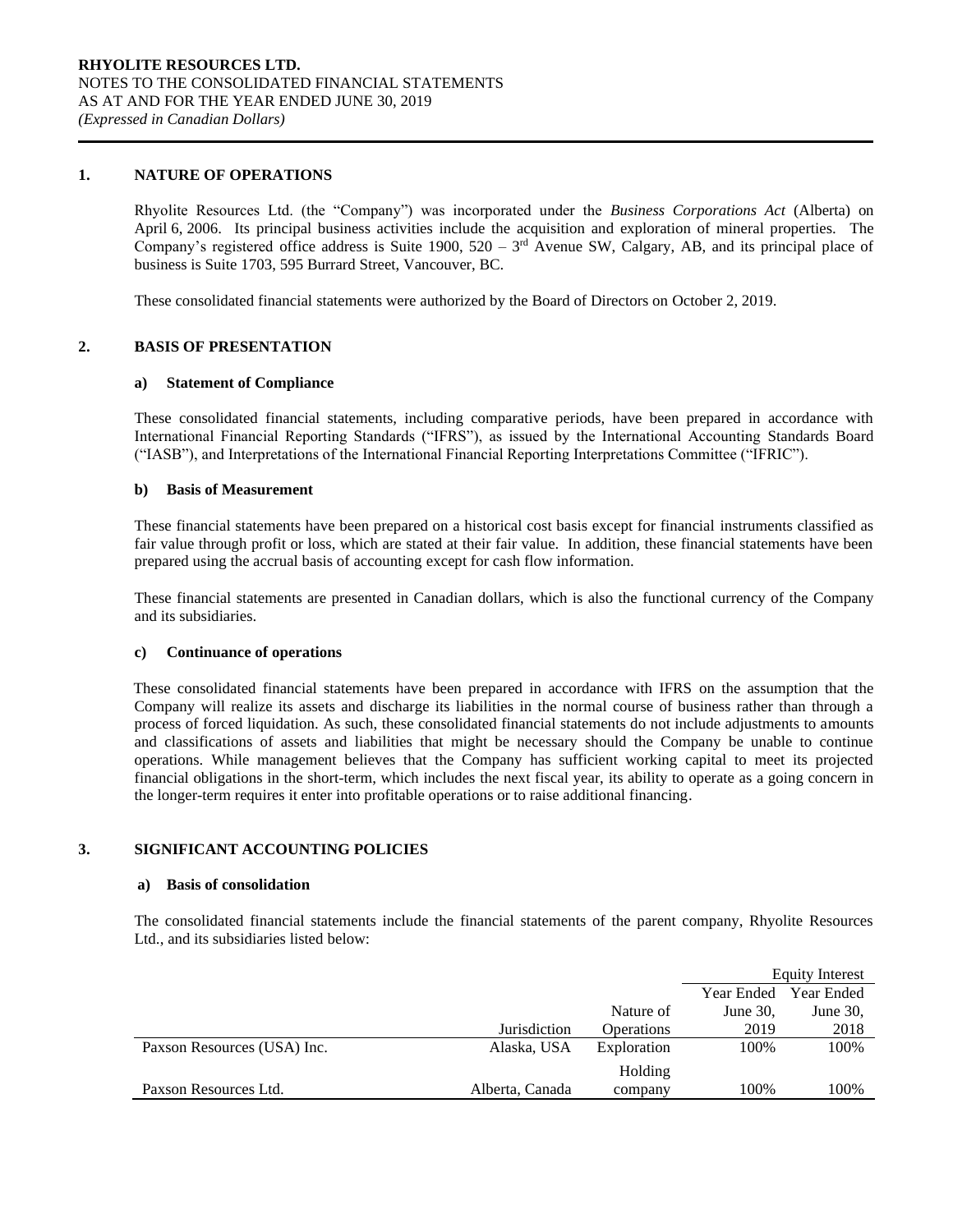#### **a) Basis of consolidation** (cont'd…)

The financial statements of the subsidiaries are included in the consolidated financial statements from the date that control commences until the date that control ceases. All inter-company balances and transactions have been eliminated.

#### **b) Financial instruments**

IFRS 9 became effective for the annual periods beginning on or after January 1, 2018, and replaces IAS 39, Financial Instruments: Recognition and measurement. The new standard provides a model for the classification and measurement of financial instruments, a single forward-looking "expected loss" impairment model, and a reformed approach for hedge accounting. As most of the requirements in IAS 39 for classification and measurement of financial liabilities were carried forward into IFRS 9, the Company's accounting policy with respect to financial liabilities is unchanged.

Financial instruments consist of financial assets and financial liabilities and are initially recognized at fair value along with, in the case of a financial asset or liability not at fair value through profit and loss, transaction costs that are directly attributable to the acquisition or issue of the financial asset or liability. Transaction costs of financial assets and financial liabilities carried at fair value through profit or loss are expensed in profit and loss.

The Company classifies its financial assets and financial liabilities in the following measurement categories:

- i) those to be measured subsequently at fair value (either through other comprehensive income or through profit or loss); and
- ii) those to be measured at amortized cost.

A comparison between the classification of the Company's financial assets and financial liabilities under IFRS 9 and IAS 39 is as follows:

| <b>Financial Instrument</b>  | <b>Classification Under IAS 39</b>     | <b>Classification Under IFRS 9</b> |
|------------------------------|----------------------------------------|------------------------------------|
| Cash                         | Fair value through profit or loss      | Fair value through profit or loss  |
| Amounts receivable           | Loans and receivables – amortized cost | Amortized cost                     |
| Accounts payable and accrued |                                        |                                    |
| <i>liabilities</i>           | Other liabilities $-$ amortized cost   | Amortized cost                     |

#### *Financial assets*

The classification of financial assets depends on the business model for managing the financial assets and the contractual terms of the cash flows. Financial assets that are held within a business model whose objective is to collect the contractual cash flows, and that have contractual cash flows that are solely payments of principal and interest on the principal outstanding, are generally measured at amortized cost at the end of subsequent accounting periods. All other financial assets are measured at their fair values at the end of subsequent accounting periods, with any changes taken through profit and loss or other comprehensive income.

The Company has classified its financial assets as follows:

- Cash is measured at fair value with changes to fair value subsequent to initial recognition being recorded in profit or loss for the period in which they occur.
- Amounts receivable are measured at amortized cost using the effective interest rate method. Interest income, where material, is recorded in profit or loss.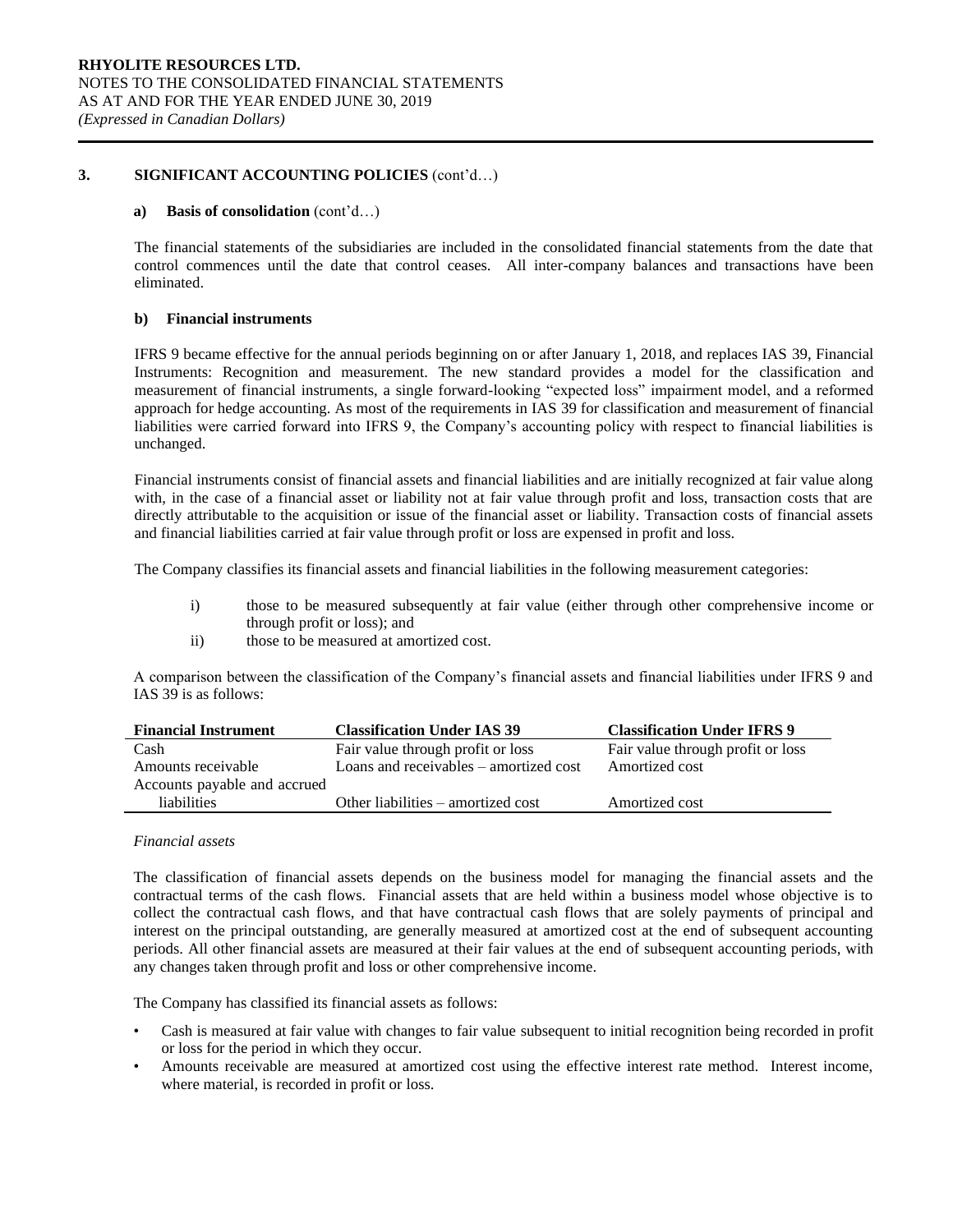#### **b) Financial instruments** (cont'd…)

#### *Impairment of financial assets*

The Company assesses all information available, including on a forward-looking basis, the expected credit losses associated with its assets carried at amortized cost. The Company has not recognized any impairment losses on its amounts receivable.

#### *Financial liabilities*

Financial liabilities are classified as those to be measured at amortized cost unless they are designated as those to be measured subsequently at fair value through profit or loss (irrevocable election at the time of recognition). Any fair value changes due to credit risk for liabilities designated at fair value through profit and loss are recorded in other comprehensive income.

The Company's financial liabilities include accounts payable and accrued liabilities which are measured at amortized cost using the effective interest rate method. Interest expense, where material, is recorded in profit or loss.

The Company derecognizes a financial liability when the liability is extinguished by way of discharge, cancellation or expiry.

#### **c) Mineral properties and exploration and evaluation and expenses**

Acquisition costs for mineral properties, net of recoveries, are capitalized on a property-by-property basis. Acquisition costs include staking costs as well as the value of cash or share consideration paid for mineral properties. Exploration and evaluation expenses which may include annual claim maintenance fees as well as costs for drilling and technical and metallurgical evaluation are recorded as an exploration and evaluation expense as incurred.

The Company assesses mineral properties for impairment when facts and circumstances suggest that the carrying amount of an asset may exceed its recoverable amount.

#### *Impairment of mineral properties*

The carrying amounts of mineral properties are reviewed for impairment whenever facts and circumstances suggest that the carrying amounts may not be recoverable. If there are indicators of impairment, the recoverable amount of the asset is estimated in order to determine the extent of any impairment. The recoverable amount of an asset is determined as the higher of its fair value less cost to sell and its value in use. An impairment loss exists if the asset's carrying amount exceeds the recoverable amount and is recorded as an expense when identified. Where the asset does not generate cash flows that are independent from other assets, the recoverable amount of the property to which the asset belongs is determined.

Value in use is determined as the present value of the future cash flows expected to be derived from an asset or property. The estimated future cash flows are discounted to their present value using a pre-tax discount rate that reflects current market assessments of the time value of money and the risks specific to the asset for which estimates of future cash flows have not been adjusted. Fair value less cost to sell is the amount obtainable from the sale of an asset or property in an arm's length transaction between knowledgeable, willing parties, less the costs of disposal. For mineral properties, fair value less cost to sell is often estimated using a discounted cash flow approach as fair values from active markets or binding sale agreements are not readily available. Estimated future cash flows are calculated using estimated future prices, mineral reserves and resources, operating and capital costs. All assumptions used are those that an independent market participant would consider appropriate.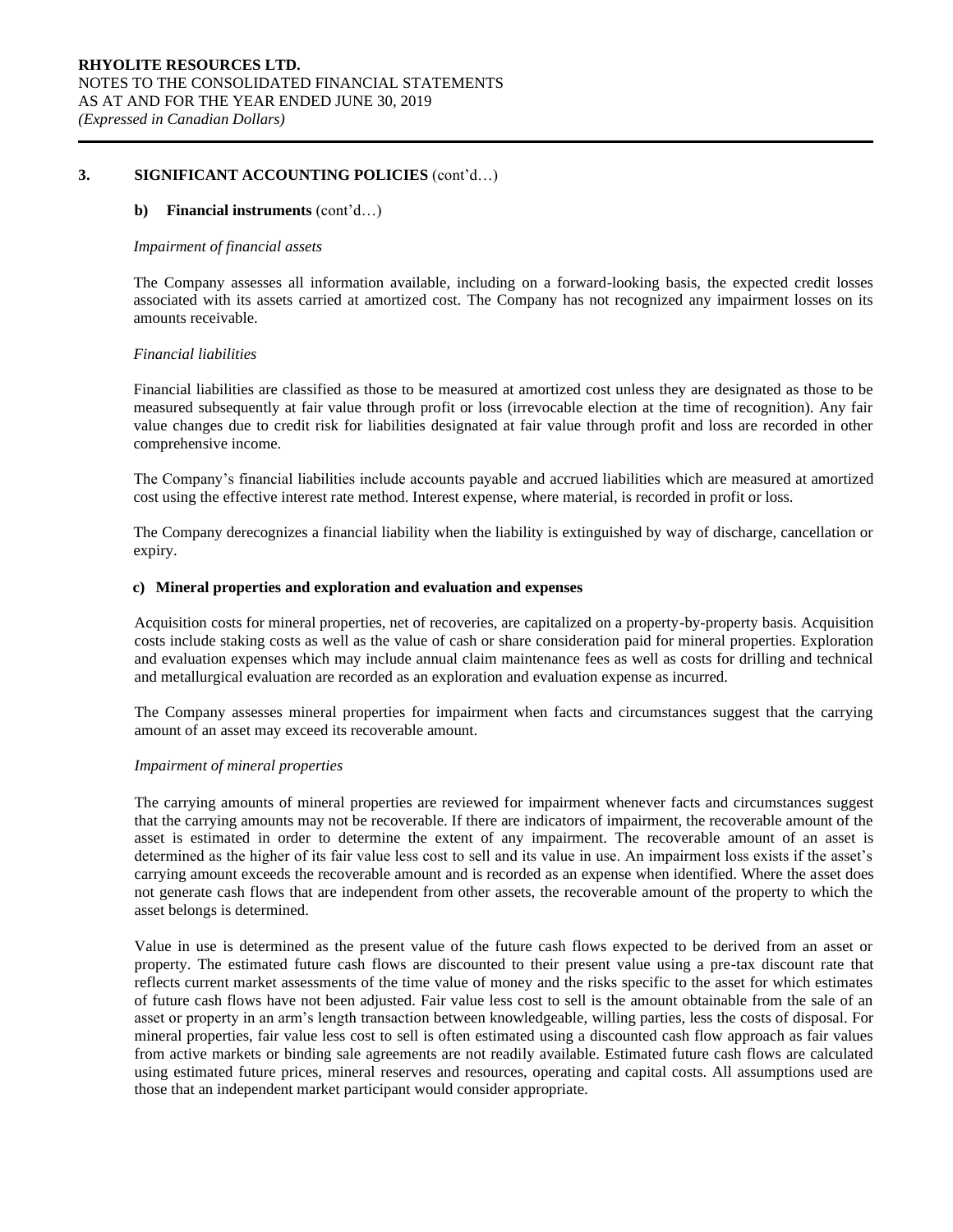#### **c) Mineral properties and exploration and evaluation and expenses** (cont'd…)

Impairments on mineral properties may be reversed in subsequent periods. When a reversal of impairment is recorded, the carrying value of the asset is increased to its recoverable amount which cannot exceed the carrying amount of the asset that would have existed had no impairment been recognized in prior periods. Any reversal of impairment is recognized as a component of profit or loss when identified.

#### **d) Income taxes**

Income tax expense comprises current and deferred tax and is recognized in profit or loss except to the extent that it relates to items recognized directly in equity, in which case it is recognized in equity.

Current tax expense is based on the results of operations for the period as adjusted for items that are not taxable or not deductible. Current tax is calculated using tax rates and laws that were enacted or substantively enacted at the end of the reporting period. Provisions are established where appropriate on the basis of amounts expected to be paid to tax authorities.

Deferred tax is recognized using the liability method, providing for temporary differences arising between the carrying amounts of assets and liabilities for financial reporting purposes and the amounts used for taxation purposes. Deferred tax is calculated using tax rates and laws that have been enacted or substantively enacted at the end of the reporting period, and which are expected to apply when the related deferred tax asset is realized or the deferred tax liability is settled.

Deferred tax assets are recognized to the extent that it is probable that future taxable income will be available against which the temporary differences can be utilized. The carrying amount of deferred tax assets is reviewed at each reporting date and reduced to the extent that it is no longer probable that sufficient future taxable profit will be available to allow all or part of the deferred tax asset to be utilized. Unrecognized deferred tax assets are reassessed at each reporting date and are recognized to the extent that it has become probable that future taxable profit will allow the deferred tax asset to be recovered.

The effect of a change in enacted or substantively enacted income tax rates on deferred income tax assets and liabilities is recognized in profit or loss in the period that the change occurs unless the original entry was recorded to equity.

#### **e) Share capital**

Financial instruments issued by the Company are classified as equity only to the extent that they do not meet the definition of a financial liability or financial asset. Common shares are classified as equity. Transaction costs directly attributable to the issue of common shares and share options are recognized as a deduction from equity, net of any tax effects.

The Company has adopted a residual value method with respect to the measurement of shares and warrants issued as private placement units. The residual value method first allocates value to the more easily measurable component based on fair value and then the residual value, if any, to the less easily measurable component. The Company considers the fair value of common shares issued in a private placement to be the more easily measurable component and the common shares are valued at their fair value, as determined by the closing quoted bid price on the issue date. The balance, if any, is allocated to the attached warrants. Any value attributed to the warrants is recorded as equity reserves.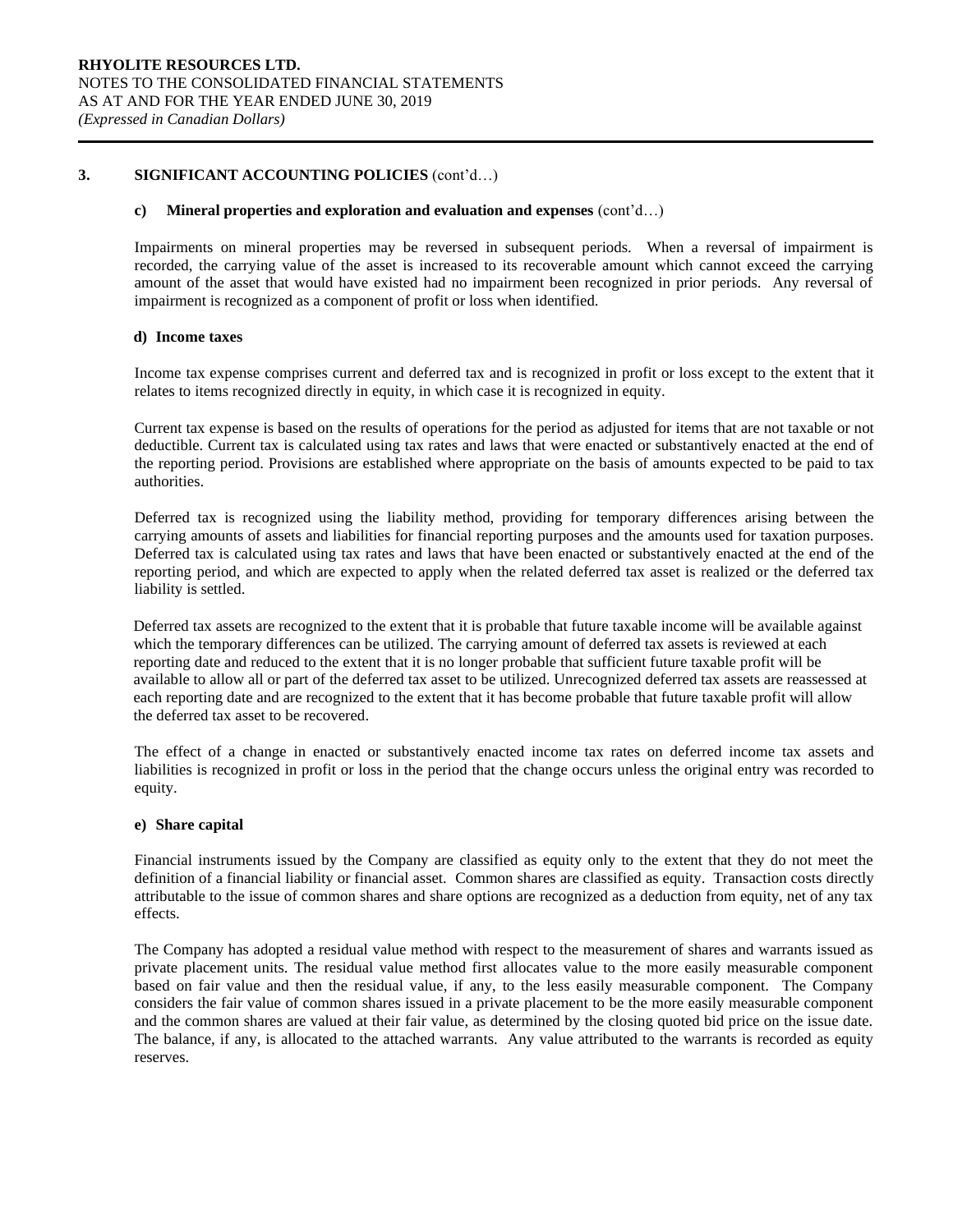#### **f) Foreign currency translation**

The functional currency is the currency of the primary economic environment in which an entity operates and may differ from the currency in which the entity enters transactions. Transactions in currencies other than the functional currency are translated to the functional currency at exchange rates prevailing on the dates of the transactions. Monetary assets and liabilities that are denominated in currencies other than the functional currency are translated to the functional currency using the exchange rate prevailing on the date of the statement of financial position while nonmonetary assets and liabilities are translated at historical rates.

Exchange gains and losses arising from the translation of foreign currency-denominated transactions or balances are recorded as a component of net loss in the period in which they occur.

#### **g) (Loss) earnings per share**

Basic (loss) earnings per share is computed by dividing the net loss or income applicable to common shares of the Company by the weighted average number of common shares outstanding for the relevant period.

Diluted (loss) earnings per share is determined by adjusting the earnings or loss attributable to common shareholders and the weighted average number of common shares outstanding for the effects of dilutive instruments, which includes stock options and common share purchase warrants, as if their dilutive effect was at the beginning of the period. The calculation of the diluted number of common shares assumes that proceeds received from the exercise of "in-the-money" stock options and common share purchase warrants are used to purchase common shares of the Company at their average market price for the period.

In periods that the Company reports a net loss, per share amounts are not presented on a diluted basis as the result would be anti-dilutive.

#### **h) Share-based compensation**

The Company may grant stock options to acquire common shares of the Company to directors, officers, employees and consultants. An individual is classified as an employee when the individual is an employee for legal or tax purposes, or provides services similar to those performed by an employee.

Stock options granted to directors, officers and employees are measured at their fair values determined on their grant date, using the Black-Scholes option pricing model, and are recognized as an expense over the vesting periods of the options. Options granted to consultants or other non-insiders are measured at the fair value of goods or services received from these parties, or at their Black-Scholes fair values if the fair value of goods or services received cannot be measured. A corresponding increase is recorded to equity reserves for share-based compensation recorded.

When stock options are exercised, the cash proceeds along with the related amount previously recorded as equity reserves are recorded as share capital. When the right to receive options is forfeited before the options have vested, any expense previously recorded is reversed.

#### **i) Reclamation provision**

The Company recognizes a provision for environmental reclamation of its mineral properties in the period in which the Company becomes legally or constructively liable for future reclamation expenditures. The reclamation provision is initially measured as the present value of future expected reclamation cash flows, discounted using the risk-free interest rate prevailing at the time the liability is incurred, and a corresponding amount is recorded in the carrying value of the related mineral property.

Subsequent to initial measurement, the provision is re-measured using the risk-free interest rate prevailing on each reporting date. Changes to the carrying value of the provision for changes to the discount rate, or for changes to the timing and amount of expected future reclamation cash flows are recorded as an adjustment to the carrying value of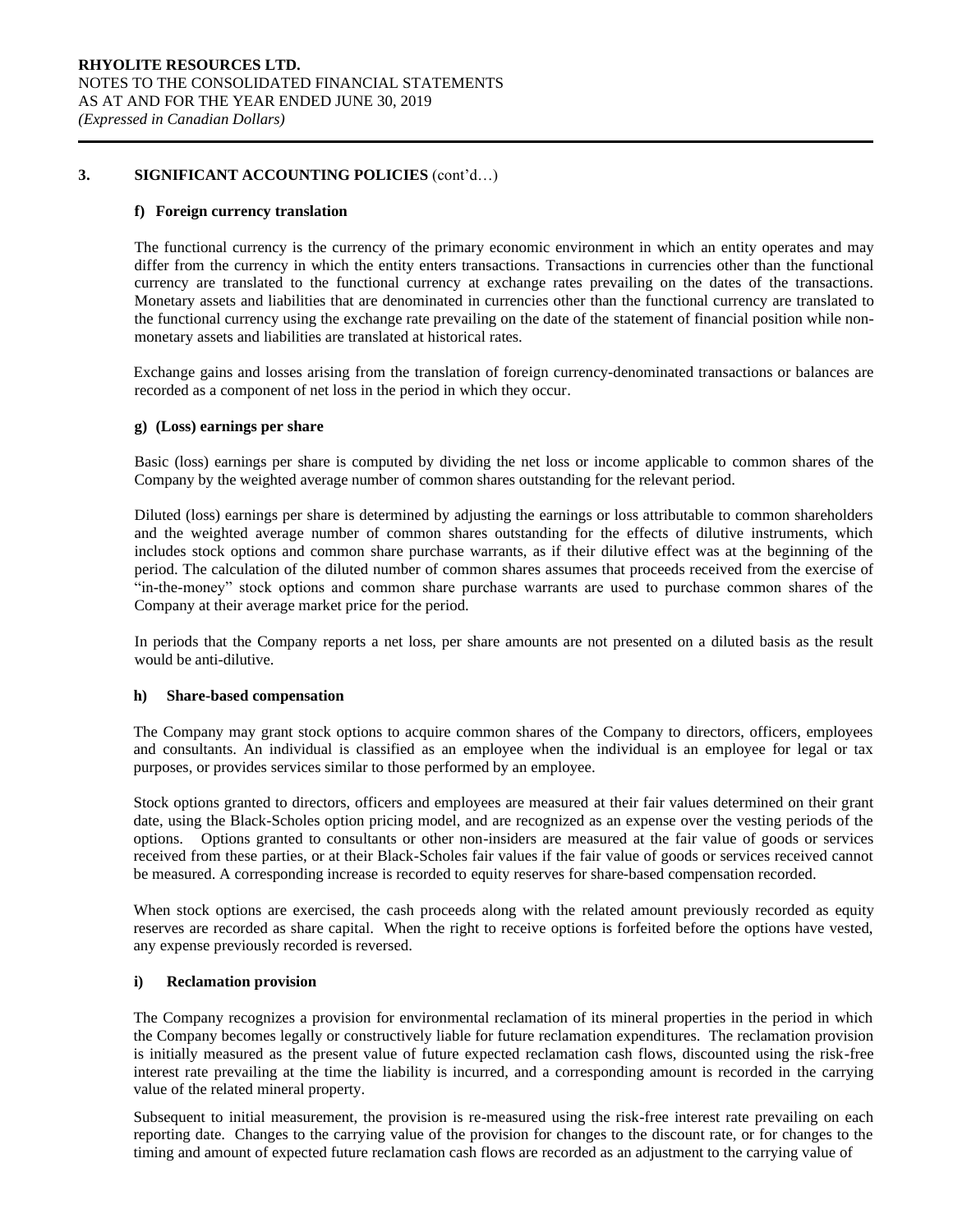#### **i) Reclamation provision** (cont'd...)

the related mineral property. Changes to the carrying value of the provision from the accretion of its discounted value are recorded as a financing expense.

As at June 30, 2019 and 2018, the Company has no known environmental reclamation commitments.

#### **j) Judgments, estimates and measurement uncertainty**

The preparation of these consolidated financial statements requires management to make estimates and assumptions that affect the measurements of assets, liabilities, revenues, expenses and certain disclosures reported in these financial statements. Although these estimates are based on management's expectations for the likely outcome, timing and amounts of events or transactions, actual results may differ from these expectations and the corresponding amounts and disclosures reported in these financial statements. Areas where management is required to make significant estimations or where measurements are uncertain are as follows:

#### *i. Carrying value of mineral properties*

The carrying value of mineral properties, including any impairments required, is based on various judgments and estimates such as the potential technical and commercial feasibility of these properties, as well as management's expectation for the likely outcome of a property, which itself is dependent on factors such as availability of financing, obtaining regulatory approvals to explore or develop the properties, and participation in the property by an operating management team.

Should evidence arise to indicate that there are no economically-viable reserves on the mineral property or should the Company no longer have the intention, resources, requisite approvals to maintain, explore, develop or otherwise realize value from a mineral property, impairments may be recognized. If impairment factors which result in an impairment being recorded become favourable, a reversal on impairment may occur.

#### *ii. Reclamation provision*

The Company records a reclamation provision for the discounted present value of expected future expenditures, if any, required to environmentally reclaim its mineral properties. The measurement of this provision, if one exists, is based on estimates for the amounts and timing of future cash flows. Differences between actual cash flows and those estimated could result in the reclamation provision being over or understated.

#### *iii. Fair valuation of stock options*

Management uses the Black-Scholes option pricing model to determine the fair value of employee stock options. This model requires assumptions regarding the expected future price volatility of the Company's common shares, expected life of options, future risk-free interest rates and the dividend yield of the Company's common shares. Consequently, there is significant measurement uncertainty in the stock-based compensation expense reported.

#### *iv. Income taxes*

Tax provisions are recognized to the extent that it is probable that there will be a future outflow of funds to a taxation authority. Such provisions often require judgment on the treatment of certain taxation matters that may not have been reported to or assessed by the taxation authority at the date of these financial statements. Differences in judgment by the taxation authority could result in changes to actual taxes payable by the Company.

Deferred tax assets are recognized to the extent that it is probable that certain taxable losses or deferred expenditures will be utilized by the Company to reduce future taxes payable. The amount of deferred tax assets recognized, if any, is based on objective evidence that the Company will generate sufficient future taxable income to utilize these deferred assets, as well as the expected future tax rates that will apply to these assets. Changes to the Company's ability to generate sufficient taxable income or changes to enacted tax rates could result in the write-down of deferred tax assets, or the recognition of new deferred tax assets.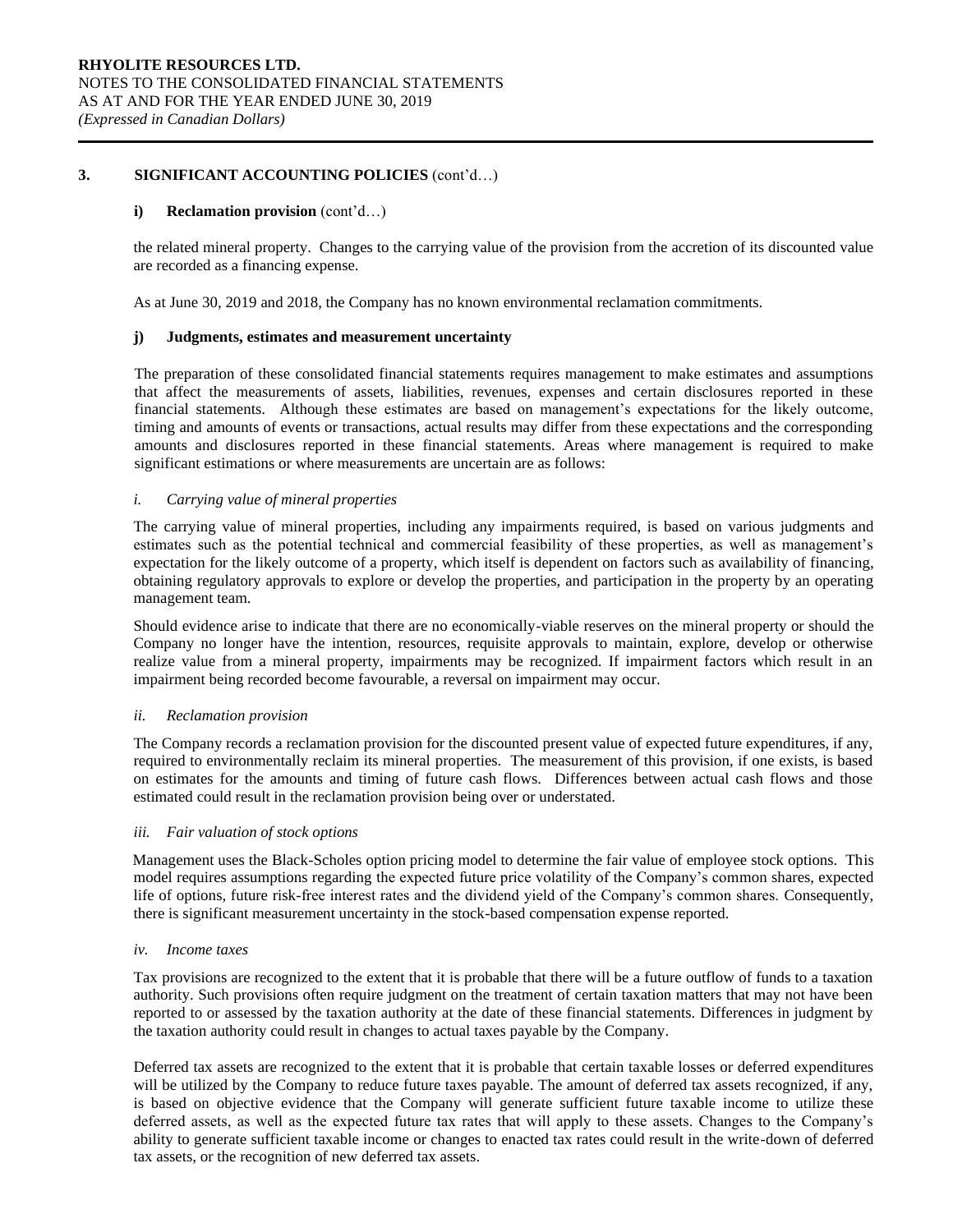#### **k) Accounting standards and interpretations issued but not yet effective**

The following accounting standard has been issued by the IASB, but has not been applied in the preparation of these consolidated financial statements:

#### *IFRS 16, Leases*

In January 2016, the IASB issued IFRS 16 Leases which replaces the previous leases standard, IAS 17 Leases. IFRS 16 eliminates the classification of leases as either operating leases or finance leases as is required by IAS 17 and, instead, introduces a single lessee accounting model. Lessors continue to classify leases as operating leases or finance leases, and account for those two types of leases differently. IFRS 16 is effective for periods beginning on or after January 1, 2019.

The future application of this standard is not expected to have a significant impact on the Company's existing accounting policies or financial statement presentation.

#### **4. MINERAL PROPERTIES AND EXPLORATION AND EVALUATION EXPENSES**

#### **Paxson Gold Property, Alaska, U.S.**

The Company holds mineral claims acquired through an internal staking program, in the Paxson Gold Property located in the eastern Alaska Range, southwest of Tok, Alaska. As of June 30, 2019, the Company has incurred cumulative staking costs of \$44,615 (June 30, 2018 - \$44,615) in acquiring these claims.

Exploration expenses on the Company's mineral properties are as follows:

|                                             | <b>Year Ended</b><br>June 30, 2019 |        |   | Year Ended<br>June 30, 2018 |  |
|---------------------------------------------|------------------------------------|--------|---|-----------------------------|--|
| <b>Exploration and evaluation expenses:</b> |                                    |        |   |                             |  |
| Travel, accommodation and meals             | \$                                 | 13,384 | S |                             |  |
| Management fees                             |                                    | 7,365  |   | 734                         |  |
| Permit and filing fees                      |                                    | 7,030  |   | 9,612                       |  |
| Field expenses                              |                                    | 2,721  |   | 1,118                       |  |
|                                             | \$                                 | 30,500 |   | 11,464                      |  |

Title to mineral properties may be based on uncertain conveyance histories and therefore involves a certain inherent risk that title to the Company's mineral properties may be contested. The Company has investigated title to all of its mineral properties and, to the best of its knowledge, title to all of its properties is in good standing. Further, the Company has not been notified of any challenge to the validity of its claims.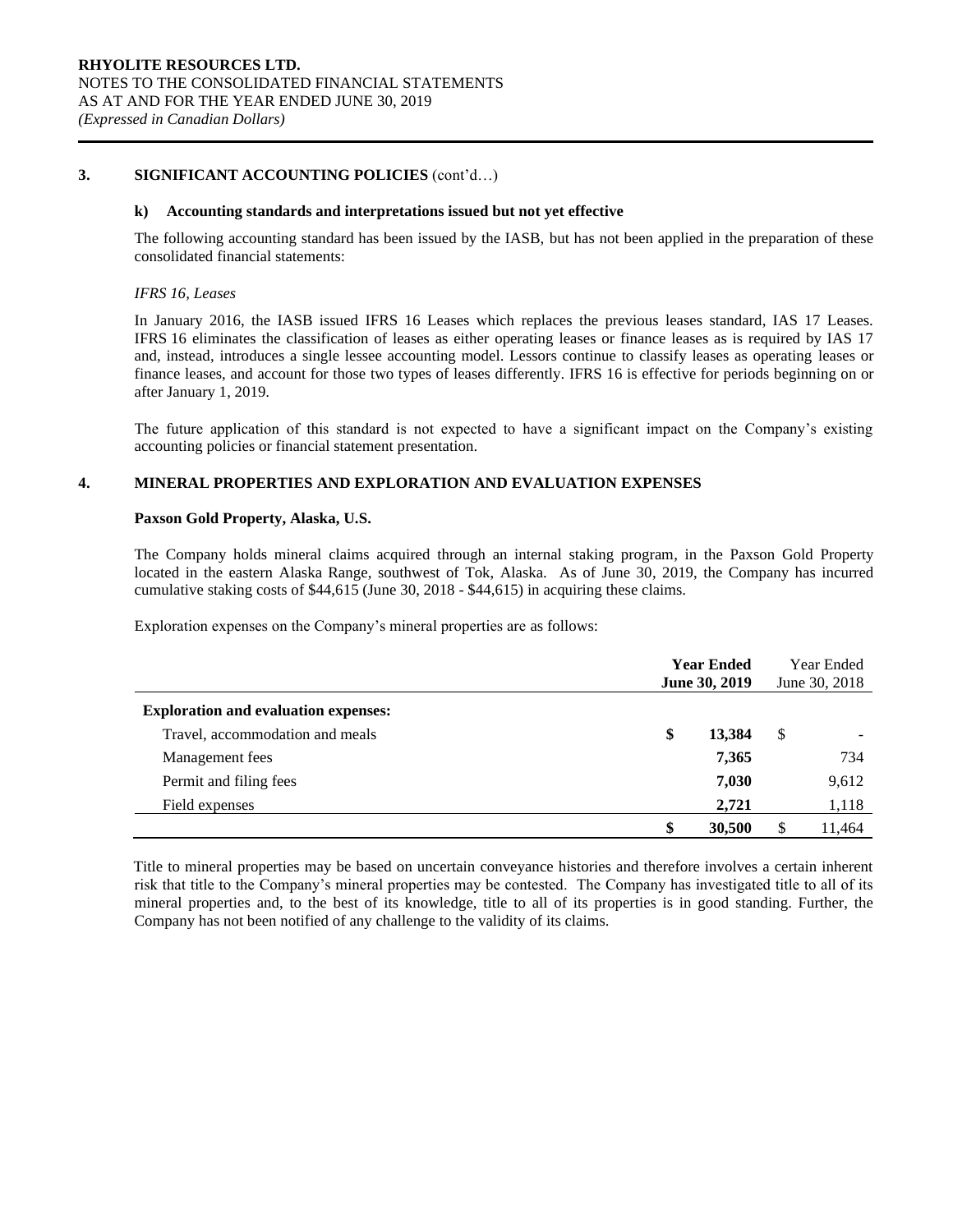#### **5. AMOUNTS RECEIVABLE**

Amounts receivable arise from amounts owed by the Canada Revenue Agency for refundable sales taxes paid by the Company.

#### **6. ACCOUNTS PAYABLE AND ACCRUED LIABILITIES**

Accounts payable and accrued liabilities relate to amounts owing for management, consulting and other professional services. All payables and accrued liabilities for the Company fall due within the next 12 months.

#### **7. SHAREHOLDERS' EQUITY**

#### **Authorized share capital**

Unlimited common shares, without par value. Unlimited preferred shares issuable in series, without par value.

No preferred shares were issued and outstanding during the years ended June 30, 2019 or 2018, and changes to the number of common shares outstanding are as follows:

|                                       | <b>Number</b><br>of Shares |     | <b>Assigned</b><br>Value |
|---------------------------------------|----------------------------|-----|--------------------------|
| Outstanding, June 30, 2017            | 43,491,450                 | \$. | 4,865,497                |
| Shares issued on exercise of warrants | 46.250                     |     | 11,273                   |
| Share issuance costs                  |                            |     | (25,966)                 |
| Outstanding, June 30, 2018            | 43,537,700                 |     | 4.850.804                |
| Shares issued on exercise of warrants | 8,509,500                  |     | 1,399,188                |
| Share issuance costs                  |                            |     | (5,000)                  |
| Outstanding, June 30, 2019            | 52,047,200                 |     | 6,244,992                |

On October 31, 2017 and November 29, 2017, the Company issued a total 46,250 common shares on the exercise of warrants that had been issued in connection with an earlier private placement. The combined proceeds from these issuances was \$6,938 and an additional \$4,335 was reclassified from equity reserves to share capital for the original fair value attributed to the exercised warrants. The Company also recognized a \$25,966 charge to share capital in the year ended June 30, 2018 for services provided in connection with the private placement.

Between February 26, 2019 and March 27, 2019, a total of 8,509,500 common shares were issued on the exercise of warrants for total cash proceeds of \$1,276,425. An additional \$122,763 was reclassified from equity reserves to share capital for the original fair value attributed to the exercised warrants. The Company incurred \$5,000 in management fees for services provided by a related party in connection with the exercise of these warrants which was charged to share capital in the year ended June 30, 2019.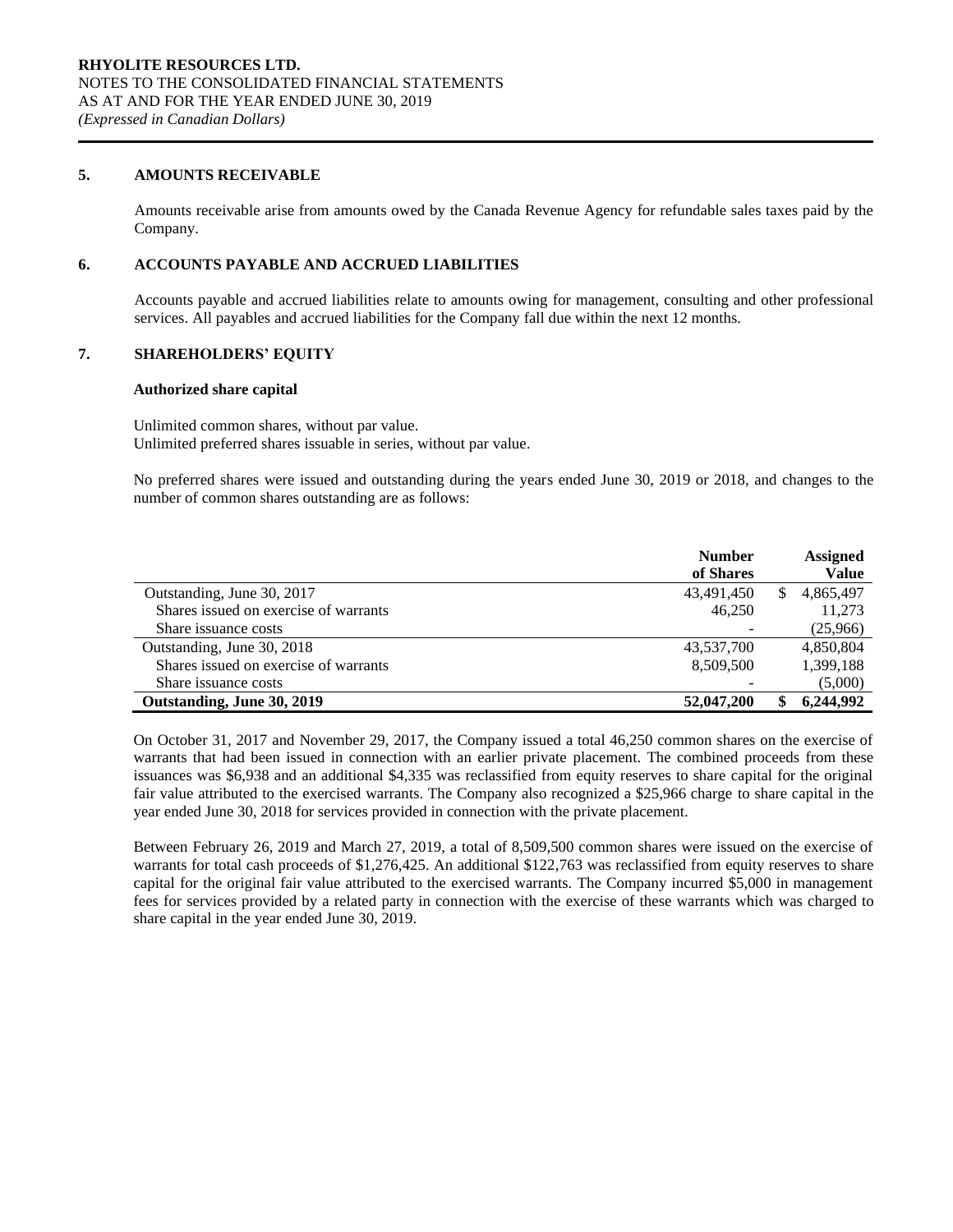#### **7. SHAREHOLDERS' EQUITY** (cont'd…)

#### **Stock options**

The Company adopted an incentive stock option plan (the "Option Plan") which provides that the Board of Directors of the Company may from time to time, in its discretion, and in accordance with the Exchange requirements, grant to directors, officers, employees and technical consultants to the Company, non-transferable options to purchase common shares, provided that the number of common shares reserved for issuance will not exceed 10% of the issued and outstanding common shares. Such options will be exercisable for a period of up to 5 years from the date of grant. Vesting terms are determined by the Board of Directors at the time of grant.

There were no changes to the number of stock options outstanding during the years ended June 30, 2019 or 2018 and the following incentive stock options were outstanding and exercisable at June 30, 2019:

|                       | Number of      | Number of          |
|-----------------------|----------------|--------------------|
|                       | <b>Options</b> | <b>Options</b>     |
| <b>Exercise Price</b> | Outstanding    | <b>Exercisable</b> |
| 0.15                  | 450,000        | 450,000            |
|                       |                |                    |

#### **Warrants**

The Company may grant warrants on a stand-alone basis, to agents or brokers as compensation for facilitating certain financings. Alternatively, warrants may be included with the Company's shares as a component of share units issued for financing.

Warrant transactions for the years ended June 30, 2019 and 2018 are summarized as follows:

|                            | <b>Number</b> | Weighted<br>Average<br><b>Exercise</b> |   | Weighted<br><b>Average Fair</b><br>Value per |
|----------------------------|---------------|----------------------------------------|---|----------------------------------------------|
|                            | of Warrants   | Price                                  |   | Warrant                                      |
| Outstanding, June 30, 2017 | 9,360,000     | \$<br>0.15                             | S | 0.01                                         |
| Warrants exercised         | (46,250)      | 0.15                                   |   | 0.09                                         |
| Outstanding, June 30, 2018 | 9,313,750     | 0.15                                   |   | 0.01                                         |
| Warrants exercised         | (8,509,500)   | 0.15                                   |   | 0.01                                         |
| Warrants expired           | (804, 250)    | 0.15                                   |   |                                              |
| Outstanding, June 30, 2019 | ۰             | \$<br>۰                                |   | ۰                                            |

#### **Per share amounts**

Weighted average per share amounts for the years ended June 30, 2019 and 2018 are calculated as follows:

|                                                                      | <b>Year Ended</b><br>June 30, 2019 |              | Year Ended<br>June 30, 2018 |
|----------------------------------------------------------------------|------------------------------------|--------------|-----------------------------|
| Numerator<br>Loss.                                                   | \$<br>(84, 646)                    | <sup>S</sup> | (76,170)                    |
| Denominator<br>Weighted average number of common shares outstanding, |                                    |              |                             |
| basic and diluted                                                    | 43,755,975                         |              | 43,520,128                  |
| Loss per common share, basic and diluted                             | (0.00)                             |              | (0.00)                      |

Diluted weighted average number of common shares outstanding for the years ended June 30, 2019 and 2018 exclude the impact of stock options and warrants outstanding as their inclusion is anti-dilutive in periods when a loss is incurred.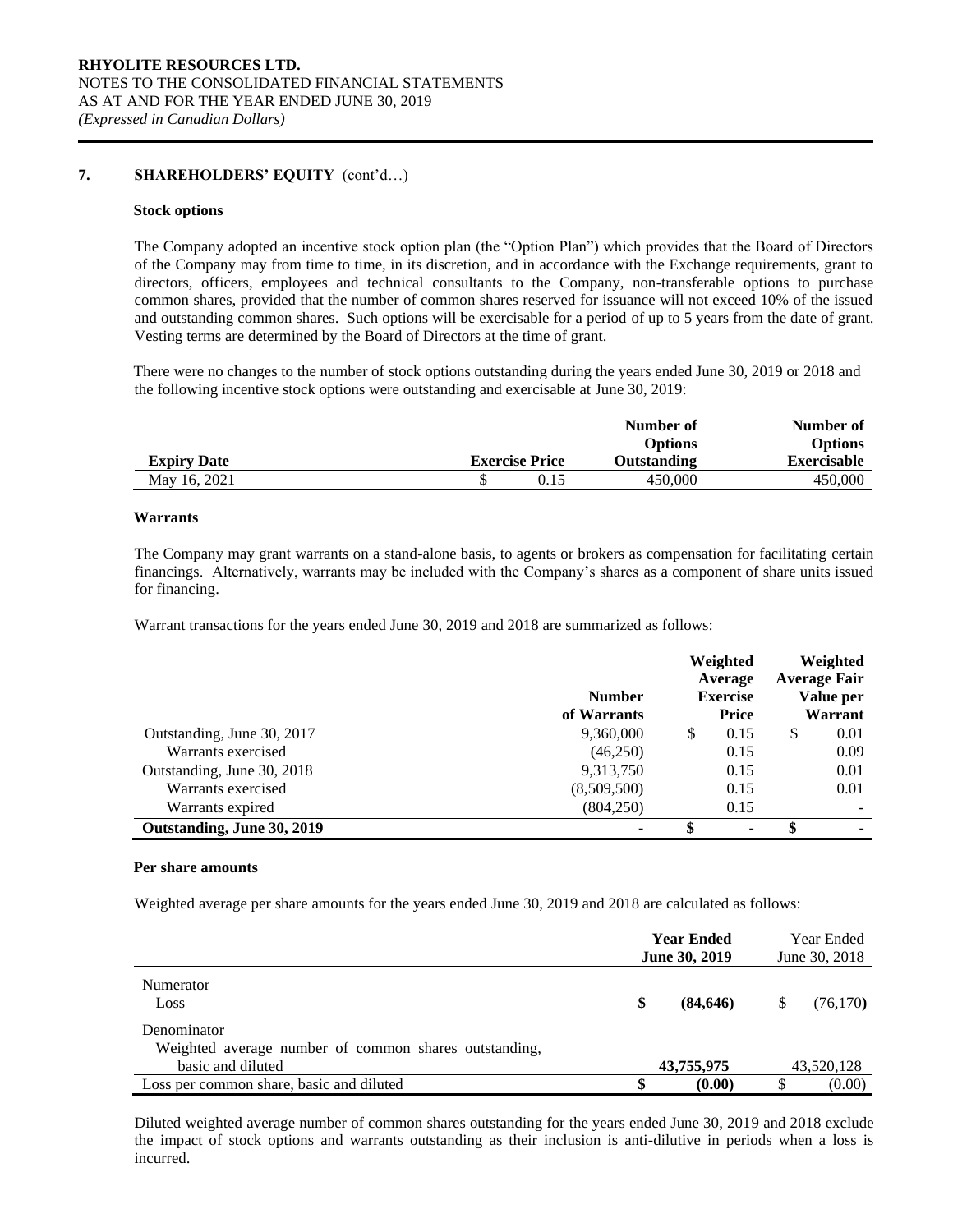#### **8. RELATED PARTY TRANSACTIONS**

The Company is party to a corporate service agreement with Earlston Management Corp. ("Earlston"), a company that provides key management services to the Company. The Company pays Earlston a fee of \$4,000 per month and outof-pocket costs for standard management and office services. Earlston also provides occasional consulting, project management or other support services which are billed separately from the standard rate. For the year ended June 30, 2019, the expense for office administration and facilities includes \$48,000 (2018 - \$48,000) for services provided by Earlston. Additionally, in the year ended June 30, 2019, the Company paid Earlston \$5,000 for services rendered in connection with the exercise of warrants, which has been included in share issuance costs.

Accounts payable and accrued liabilities as at June 30, 2019 includes \$4,306 (June 30, 2018 - \$4,320) for amounts owing to Earlston.

#### **9. FINANCIAL INSTRUMENTS AND RISK MANAGEMENT**

As at June 30, 2019, the Company's financial instruments comprise cash and accounts payable and accrued liabilities. The fair values of accounts payable and accrued liabilities approximate their carrying values due to their short-term maturity. Fair values of financial instruments are classified in a fair value hierarchy based on the inputs used to determine fair values. The levels of the fair value hierarchy are as follows:

Level 1 – Unadjusted quoted prices in active markets for identical assets or liabilities;

Level 2 – Inputs other than quoted prices that are observable for the asset or liability either directly (i.e. as prices) or indirectly (i.e. derived from prices); and

Level 3 – Inputs that are not based on observable market data (unobservable inputs).

As at June 30, 2019, the fair value of cash held by the Company was based on Level 1 of the fair value hierarchy.

Risks to the Company's financial instruments and their potential impact on the Company's financial instruments are summarized below:

#### **Credit risk**

Credit risk is the risk of an unexpected loss if a customer or third party to a financial instrument fails to meet its contractual obligations. The Company's credit risk is primarily attributable to its cash. The Company limits exposure to credit risk by maintaining its cash with large financial institutions. The Company does not have cash that is invested in asset-backed commercial paper.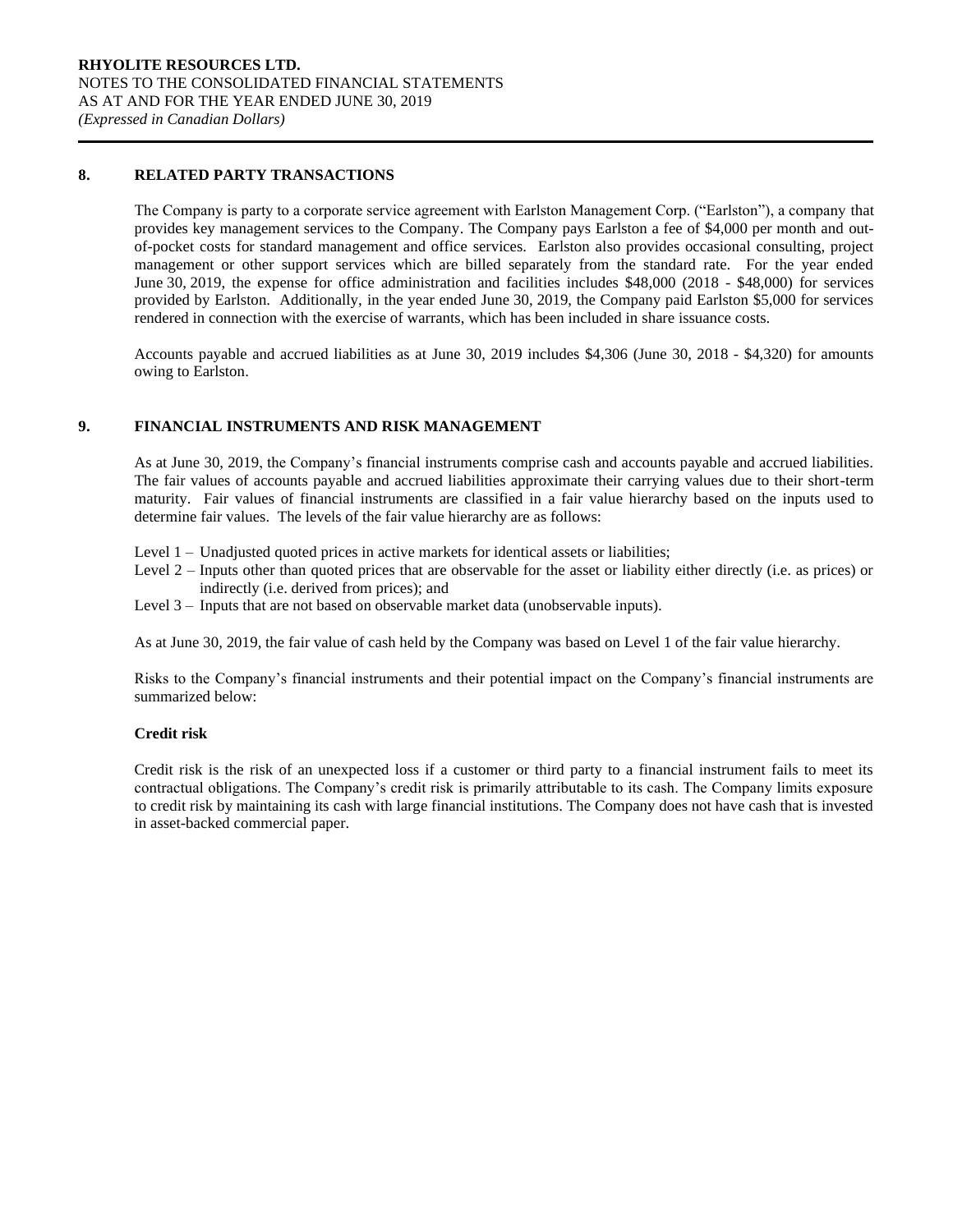#### **9. FINANCIAL INSTRUMENTS AND RISK MANAGEMENT** (cont'd…)

#### **Liquidity risk**

Liquidity risk is the risk that the Company will not be able to meet its financial obligations as they fall due. The Company ensures there is sufficient capital in order to meet short-term business requirements, after taking into account cash flows from operations and the Company's holdings of cash. The Company believes that these sources are sufficient to cover the likely short-term cash requirements, but that further funding or net income from operating activities will be required to meet long-term requirements. As at June 30, 2019, the Company had a cash balance of \$2,641,085 to settle current liabilities of \$19,780. All of the Company's financial liabilities have contractual maturities of 30 days or are due on demand and subject to normal trade terms.

#### **Market risk**

Market risk is the risk of loss that may arise from changes in market factors such as interest rates, foreign exchange rates, and commodity and equity prices.

*i. Interest rate risk* 

Interest rate risk arises from changes in market rates of interest that could adversely affect the Company. The Company currently has no interest-bearing financial instruments other than cash, so its exposure to interest rate risk is insignificant.

#### *ii. Foreign currency risk*

Foreign currency risk is the risk that is related to the fluctuation of foreign exchange rates. Altough the Company has exploration and evaluation activities in the United States and costs related to this activity are typically incurred in US dollars, the Company does not anticipate a large exploration program at this time and, as a result, is not exposed to significant foreign currency risk.

*iii. Price risk* 

The Company holds no marketable securities or non-cash assets that are classified as financial instruments and, consequently, has no exposure to the price fluctuations of such instruments.

#### **10. CAPITAL MANAGEMENT**

The Company defines its capital as its shareholders' equity. It manages its capital structure and makes adjustments to it, based on the funds available to the Company, in order to support the acquisition, exploration and development of mineral properties. The Company's Board of Directors does not establish quantitative return on capital criteria for management, but rather relies on the expertise of the Company's management to sustain future development of the business.

The properties in which the Company currently has an interest are in the exploration stage and, as a result, the Company is dependent upon external financings to fund activities. In order to carry out planned exploration and pay for administrative costs, the Company will spend its existing working capital and will attempt to raise additional funds as needed.

Management reviews its capital management approach on an ongoing basis and believes that this approach, given the relative size of the Company, is reasonable.

The Company's capital management objectives, policies and processes have not been changed over the period presented. The Company is not subject to any externally imposed capital requirements.